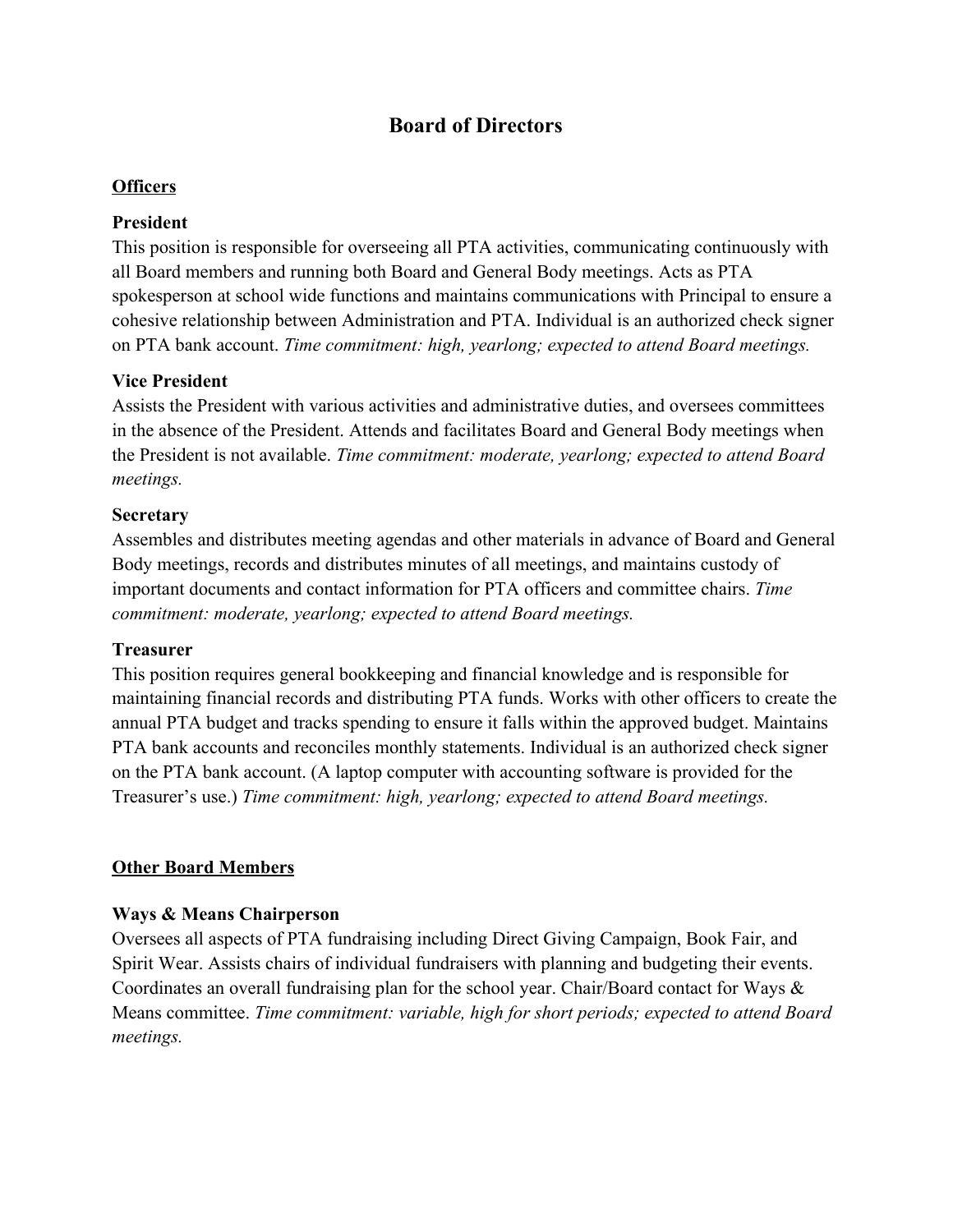#### **Communications Chairperson**

Coordinates publicity for PTA activities. Works with administration, staff and other PTA members to publicize school events and student achievements via BeeMail, Principal's Newsletter, and social media. Chair/Board contact for Communications committee. *Time commitment: moderate, yearlong; expected to attend Board meetings.*

## **Events Chairperson**

This individual oversees planning and execution of PTA events such as Staff Appreciation and Fall Festival, working with the individual event chairs to ensure deadlines and budget are followed and adequate volunteer support is available. May also work with school staff to assist with planning or staffing of school-sponsored events. Chair/Board contact for Events committee. *Time commitment: variable throughout the year; expected to attend Board meetings.*

## **Operations Chairperson**

This position is responsible for coordinating and overseeing regular PTA in-school responsibilities, such as the Lost and Found and Clothes Closet. Works with individual committee chairs and appropriate school staff to ensure that in-school operations are running smoothly and meeting student/staff needs. Chair/Board contact for Operations committee. *Time commitment: low, yearlong; expected to attend Board meetings.*

## **Advocacy Chairperson**

Individual is responsible for keeping parents informed about educational policy changes and issues at the school, district, state and national level. Simplifies and distributes policy information via email and/or PTA website. Encouraged to attend school board and other community meetings and communicate information learned to other PTA members. Seeks opportunities to strengthen family and community involvement with our school. Chair/Board contact for Advocacy committee. *Time commitment: moderate, yearlong; expected to attend Board meetings.*

# **Audit Chairperson**

Individual is responsible for conducting monthly audits and providing financial reviews of monthly statements to make sure all expenditures adhere to approved budget. Recruits at least two other members to form an Audit Committee. *Time commitment: low, yearlong; responsibilities can be completed at home.*

# **Nominating Chairperson**

Individual is responsible for forming and leading the Nominating Committee, which is tasked with identifying individuals to serve as officers on the PTA and updating other members on vacant positions. Chair of Nominating Committee must present to the General Body at the last meeting a new slate of candidates for the upcoming school year. *Time commitment: moderate, active during final quarter of year.*